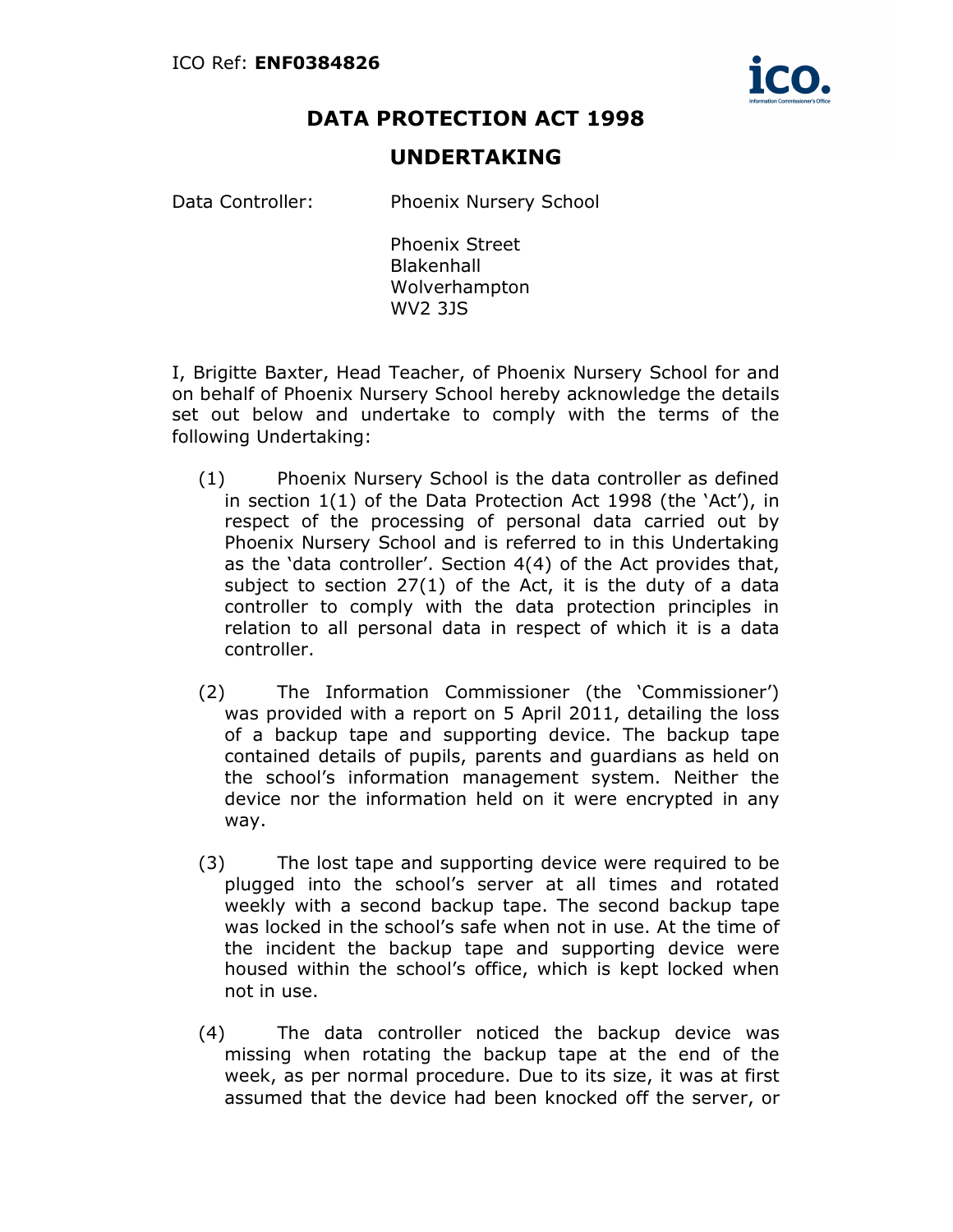

that someone had moved it. No other items were missing and there was no sign of forced entry. However, despite numerous searches, both in the office and around the school, the device was not recovered. The school subsequently contacted all parents and guardians affected by the incident to advise them accordingly.

- (5) The data held on the device has been recovered in full. However, the Commissioner's investigation revealed that the technical measures employed by the school, at the time of the incident, were inadequate.
- (6) The Commissioner has considered the data controller's compliance with the provisions of the Act in the light of this matter. The relevant provision of the Act is the Seventh Data Protection Principle. This Principle is set out in Schedule 1 Part I to the Act. The Commissioner has also considered the fact that a nominal amount of the data lost in this incident consisted of information as to the physical or mental health of the data subjects. Personal data containing such information is defined as "sensitive personal data" under section 2(e) of the Act.
- (7) Following consideration of the remedial action that has been taken by the data controller, it is agreed that in consideration of the Commissioner not exercising his powers to serve an Enforcement Notice under section 40 of the Act, the data controller undertakes as follows:

The data controller shall, as from the date of this Undertaking and for so long as similar standards are required by the Act or other successor legislation, ensure that personal data are processed in accordance with the Seventh Data Protection Principle in Part I of Schedule 1 to the Act, and in particular they will:

- (1) Implement encryption of either the backup device and/or the information contained on the backup tape;
- (2) Implement measures to securely store the backup tape and accompanying device remotely from the server;